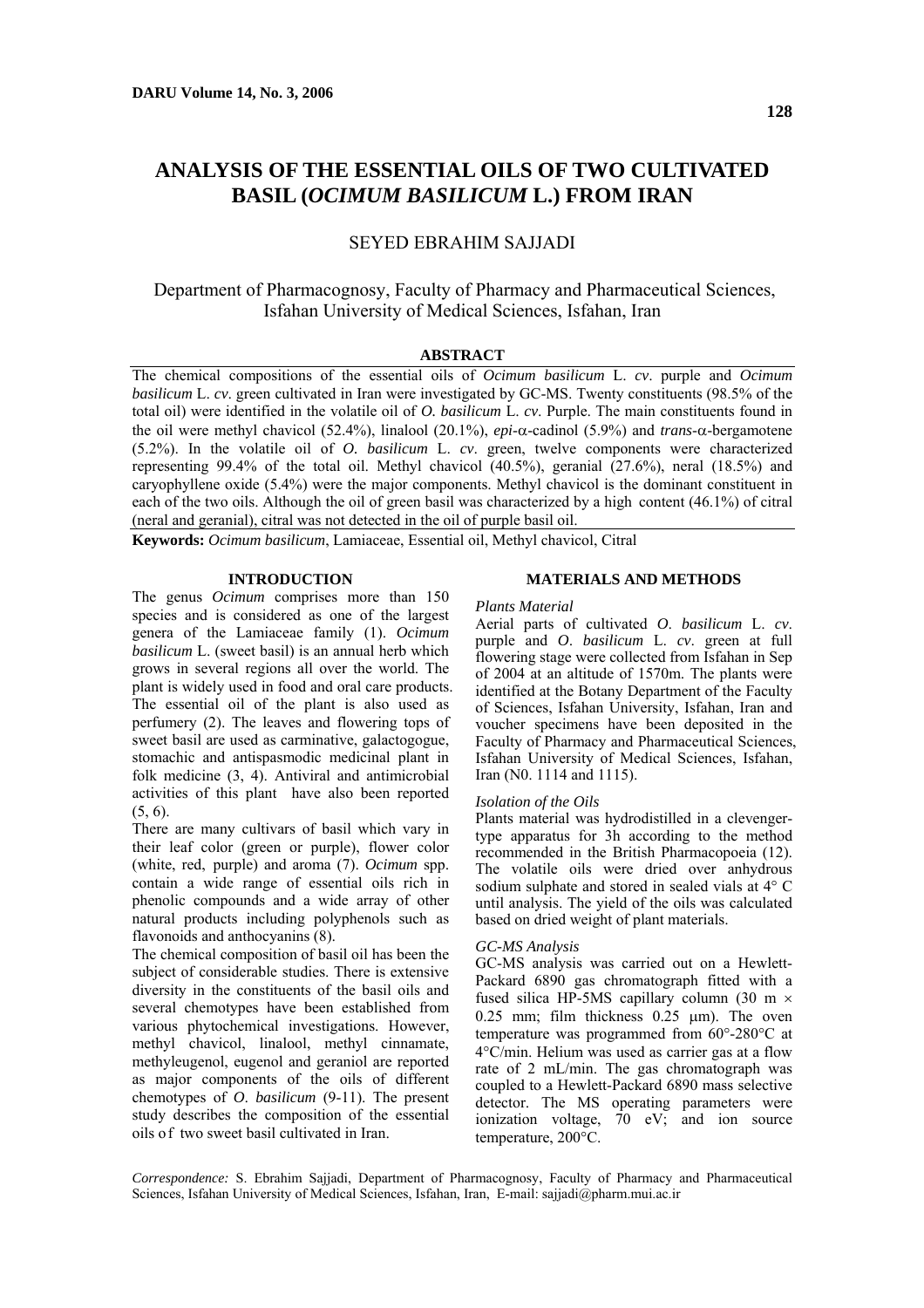| No             | Compound                                |              |           |     | Composition $\overline{(*)}$ |     |             |
|----------------|-----------------------------------------|--------------|-----------|-----|------------------------------|-----|-------------|
|                |                                         |              | <b>RI</b> |     | Purple Basil                 |     | Green Basil |
| 1              | 1-octen-3-ol                            |              | 979       |     | 0.4                          |     | 0.3         |
| $\overline{2}$ | 6-methyl-5-hepten-2-one                 | 987          |           |     |                              | 0.4 |             |
| 3              | 1,8-cineole                             |              | 1035      |     | 2.4                          |     |             |
| 4              | fenchone                                | 1089         |           | 0.5 |                              | 0.3 |             |
| 5              | linalool                                |              | 1100      |     | 20.1                         |     |             |
| 6              | camphor                                 | 1146         |           | 0.6 |                              |     |             |
| 7              | terpinen-4-ol                           |              | 1180      |     | 0.8                          |     |             |
| 8              | methyl chavicol                         |              | 1203      |     | 52.4                         |     | 40.5        |
| 9              | neral                                   |              | 1244      |     |                              |     | 18.5        |
| 10             | geranial                                |              | 1274      |     |                              |     | 27.6        |
| 11             | trans-caryophyllene                     |              | 1419      |     | 1.2                          |     | 1.6         |
| 12             | $trans-\alpha$ -bergamotene             |              | 1437      |     | 5.2                          |     | 0.8         |
| 13             | $\alpha$ -humulene                      |              | 1455      |     | 0.5                          |     | 1.1         |
| 14             | germacrene-D                            |              | 1482      |     | 1.8                          |     |             |
| 15             | bicyclogermacrene                       | 1496         |           | 0.9 |                              |     |             |
| 16             | germacrene-A                            |              | 1504      |     | 0.7                          |     |             |
| 17             | $\gamma$ -cadinene                      |              | 1514      |     | 1.8                          |     |             |
| 18             | $trans-\alpha$ -bisabolene              | 1544         |           |     |                              | 1.1 |             |
| 19             | spathulenol                             |              | 1579      |     | 0.9                          |     |             |
| 20             | caryophyllene oxide                     |              | 1584      |     | 1.4                          |     | 5.4         |
| 21             | humulene epoxide II                     |              | 1610      |     | 0.3                          |     | 1.8         |
| 22             | $1, 10$ -di- <i>epi</i> -cubenol        | 1616         |           | 0.5 |                              |     |             |
| 23             | $epi$ - $\alpha$ -cadinol               |              | 1643      |     | 5.9                          |     |             |
| 24             | $\beta$ -eudesmol                       |              | 1652      |     | 0.2                          |     |             |
| n T            | 111<br>$\cdot$ $\cdot$ $\cdot$<br>T T R | $\mathbf{1}$ |           |     |                              |     |             |

**Table 1**. Percentage composition of the essential oils of *Ocimum basilicum* L. *cv*. purple and *Ocimum basilicum* L. *cv*. green cultivated in Iran

RI= retention indices on HP-5 capillary column.

%: Calculated from TIC data.

Identification of components of the volatile oils were based on retention indices and computer matching with the Wiley275.L library, as well as by comparison of the fragmentation patterns of the mass spectra with those reported in the literature (13, 14).

Retention indices (RI) values were measured on HP-5MS column. For RI calculation, a mixture of homologues *n*-alkanes (C9-C18) was used, under the same chromatographic conditions which was used for the analysis of the essential oils.

#### **RESULTS AND DISCUSSION**

The yield of the essential oils obtained from aerial parts of *O. basilicum* L. *cv*. purple and *O. basilicum* L. *cv*. green were  $0.2\%$  and  $0.5\%$  (v/w) respectively. Results of the GC-MS analysis of the oils are shown in Table 1, where the components are listed in order of their elution from the HP-5MS column. Twenty compounds of the oil of *O. basilicum* L. *cv*. purple and twelve components of *O. basilicum* L. *cv*. green oil were identified (98.5% and 99.4% of the total oils respectively). The main constituents found in the oil of *O. basilicum* L. *cv*. purple were methyl chavicol (52.4%), linalool (20.1%), *epi*-α-cadinol (5.9%), *trans*-α-bergamotene (5.2%) and 1,8-cineole  $(2.4\%)$ . In the oil of  $\hat{O}$ . *basilicum* L. *cv.* green, methyl chavicol (40.5%), geranial (27.6%), neral (18.5%), caryophyllene oxide (5.4%) and humulene epoxide II (1.8%) were the major components.

In *O. basilicum* from Bangladesh, linalool and geraniol are reported as the main components (15). In the oils, obtained from aerial parts of *O. basilicum* grown in Colombia and Bulgaria, linalool and methyl cinnamate are reported as major components of volatile oils respectinely (16, 17). Linalool and methyl eugenol are the main components of the essential oils of *O. basilicum* cultivated in Mali (11) and Guinea (18).

The observed differences may be probably due to different environmental and genetic factors, different chemotypes and the nutritional status of the plants as well as other factors that can influence the oil composition.

Mixture of methyl chavicol and linalool comprise 72.5% of the oil of *O. basilicum* L. *cv*. purple. The results of this study indicate that the composition of volatile oil of purple balm cultivated in Iran is similar to those which are reported from Nigeria (19), Benin (20) and Togo (21). On the other hands, geranial and neral were not detected in the oil of purple balm and the green basil was characterized by high content (46.1%) of citral (geranial and neral). For determination of probable chemotypes further investigations would be required.

### **ACKNOWLEDGMENTS**

The author would like to acknowledge Mr. I. Mehregan for identification of plants material and Mrs. A. Jamshidi for her technical help.